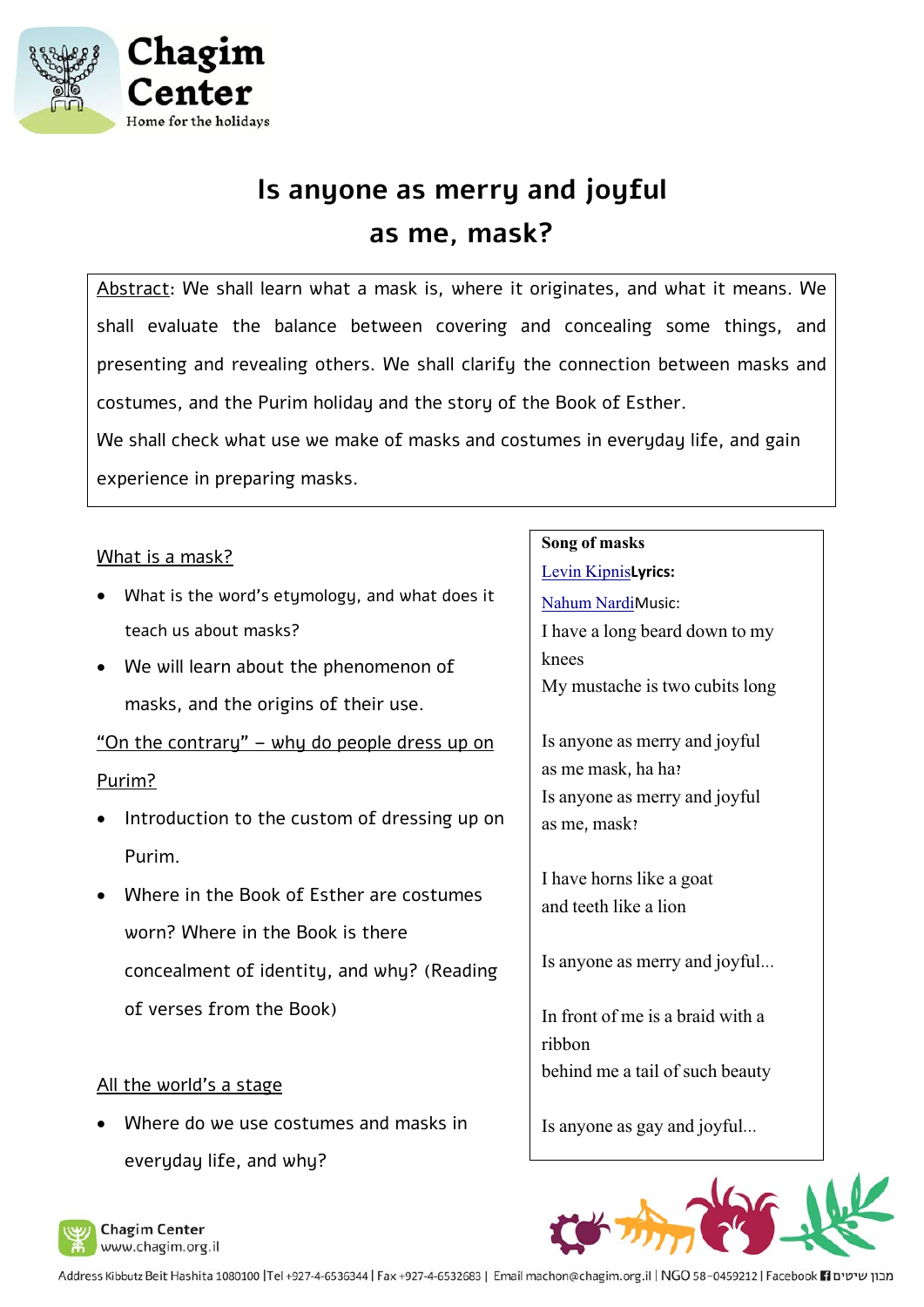

#### Mu mask

 Creating masks (in arts and crafts class), decorating the masks according to aspects of my identity.

### **What lies behind the mask?**

#### Course of the lesson:

- 1. Literal meaning write the word 'mask' on the board.
- 2. What other words does the word 'mask' remind you of? What other words are hidden within it? (Hebrew words related to mask: screen, sukkah) How are the words mask and screen (*masecha*, *masach*) connected? Both are connected with plays, and both can be used to hide things (one's face or a stage or backstage).
- 3. Show pictures of masks and ask what they all have in common. How do they look? What are they used for? (see annex)
- 4. Explanation of masks: A mask is an object used to cover part of the face. Masks are used to create characters at religious events or ceremonies. The etymology of the word 'mask' (and Hebrew *masecha*) is apparently the Latin word *masca*, which means ghost. In Judaism, masks are used as an element of Purim costumes. The oldest mask in the world, from the 7th century B.C., was found in the Land of Israel, near Hebron. It was made of limestone, and was probably used in religious ceremonies. In ancient Greece, masks were used as accessories in the theater. The origins of the theater are in religious ceremonies.



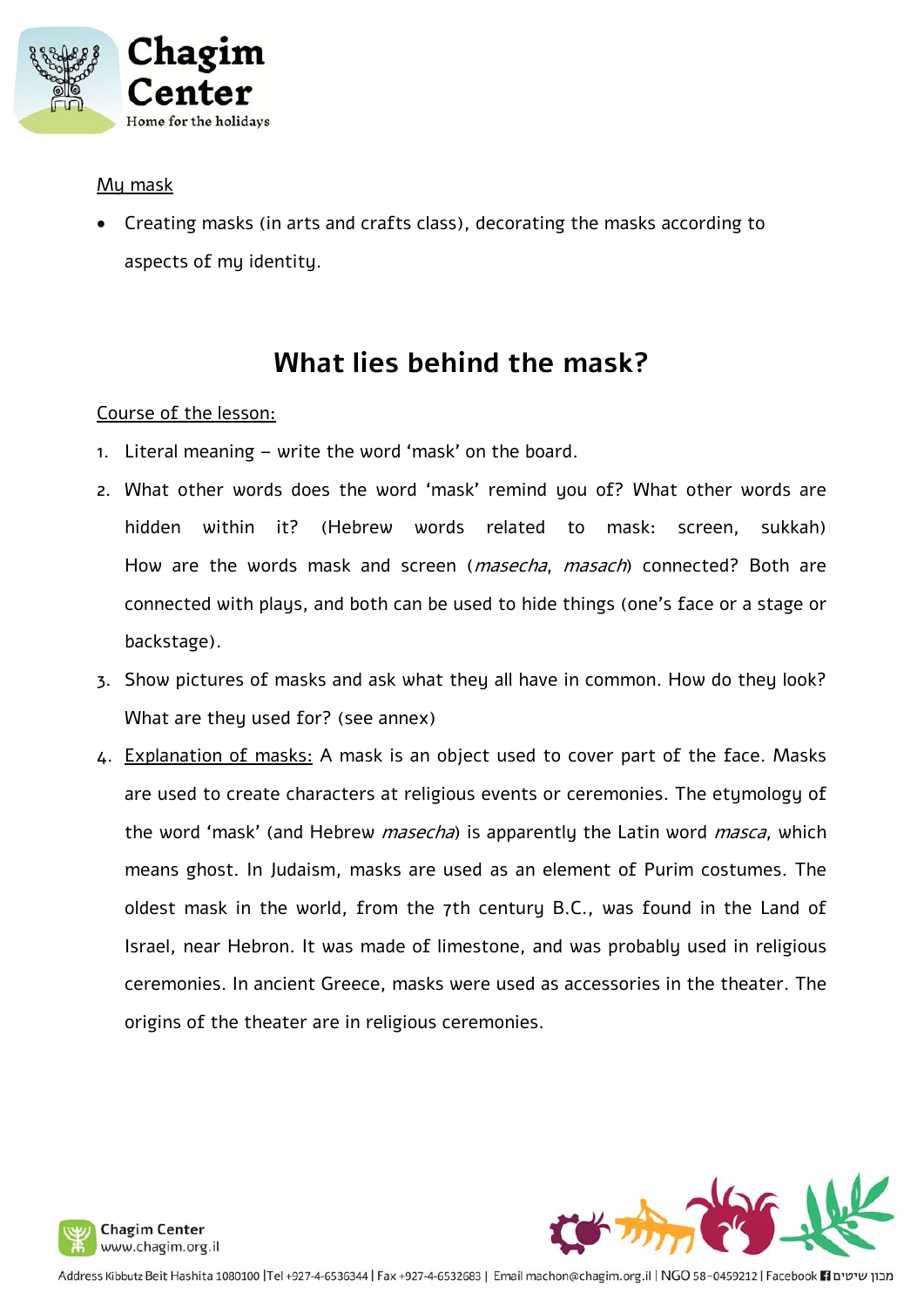

- To portray feeling.
- To describe female characters (who were forbidden to appear in Greek theater).
- To amplify the voice the mask's form enabled amplification of the actor's voice in the open Greek theater. Masks portrayed either humor (satire) or sadness (tragedy).

- 1. What characteristics of masks did we discover by looking at the pictures?
- 2. What is the oldest mask in the world? Where and when was it invented?
- 3. What were masks used for in the ancient world? (Rituals, religious ceremonies)
- 4. What are masks used for today? In what professions do people wear masks? (Actor, clown, doctor, welder, soldier) (theater masks, gas masks, Purim masks)
- 5. What is the connection between the word 'mask' and a mask's properties? Mask concealment; conceals the face either to protect it or portray something else.



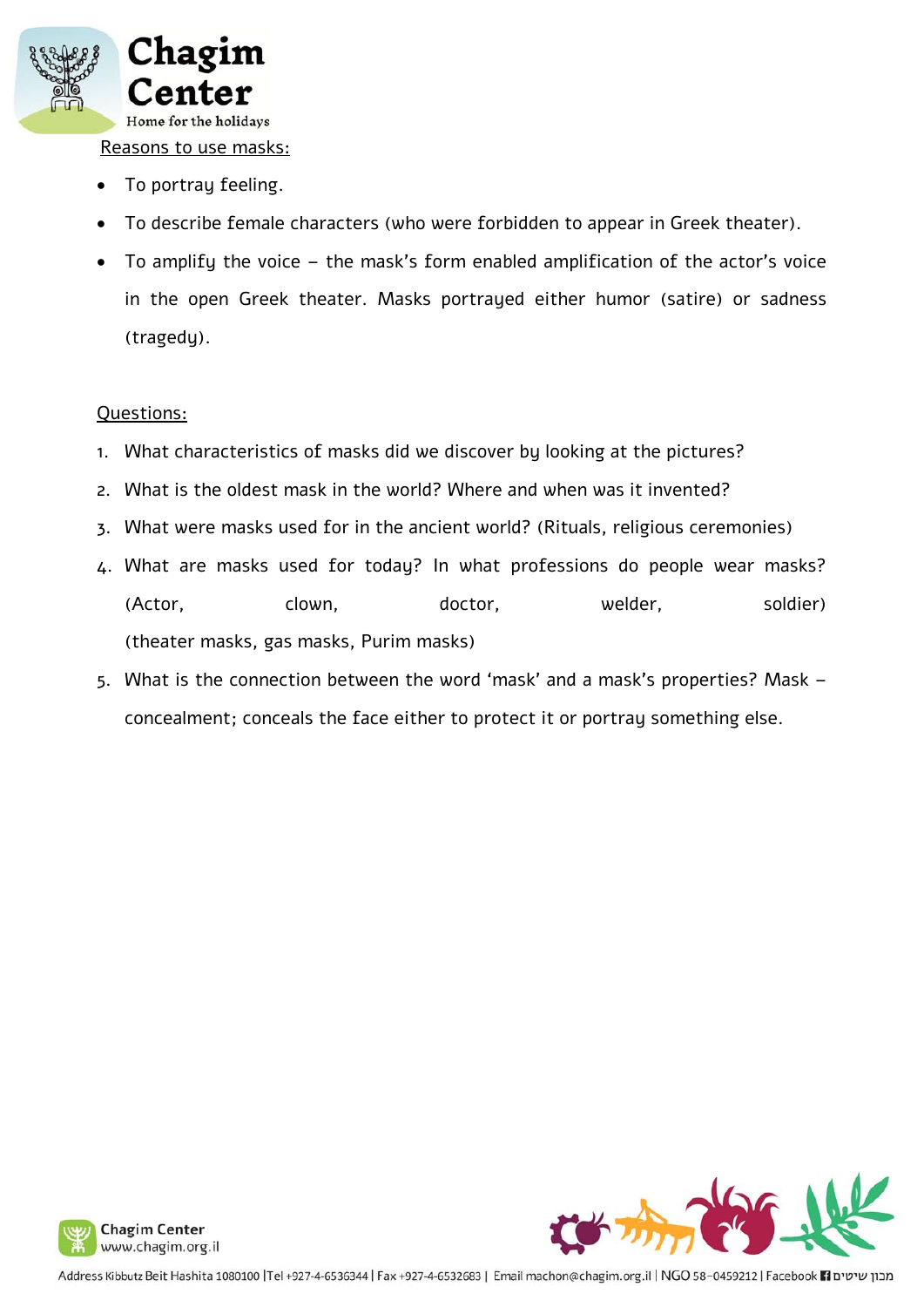





Address Kibbutz Beit Hashita 1080100 |Tel +927-4-6536344 | Fax +927-4-6532683 | Email machon@chagim.org.il | NGO 58-0459212 | Facebook | actps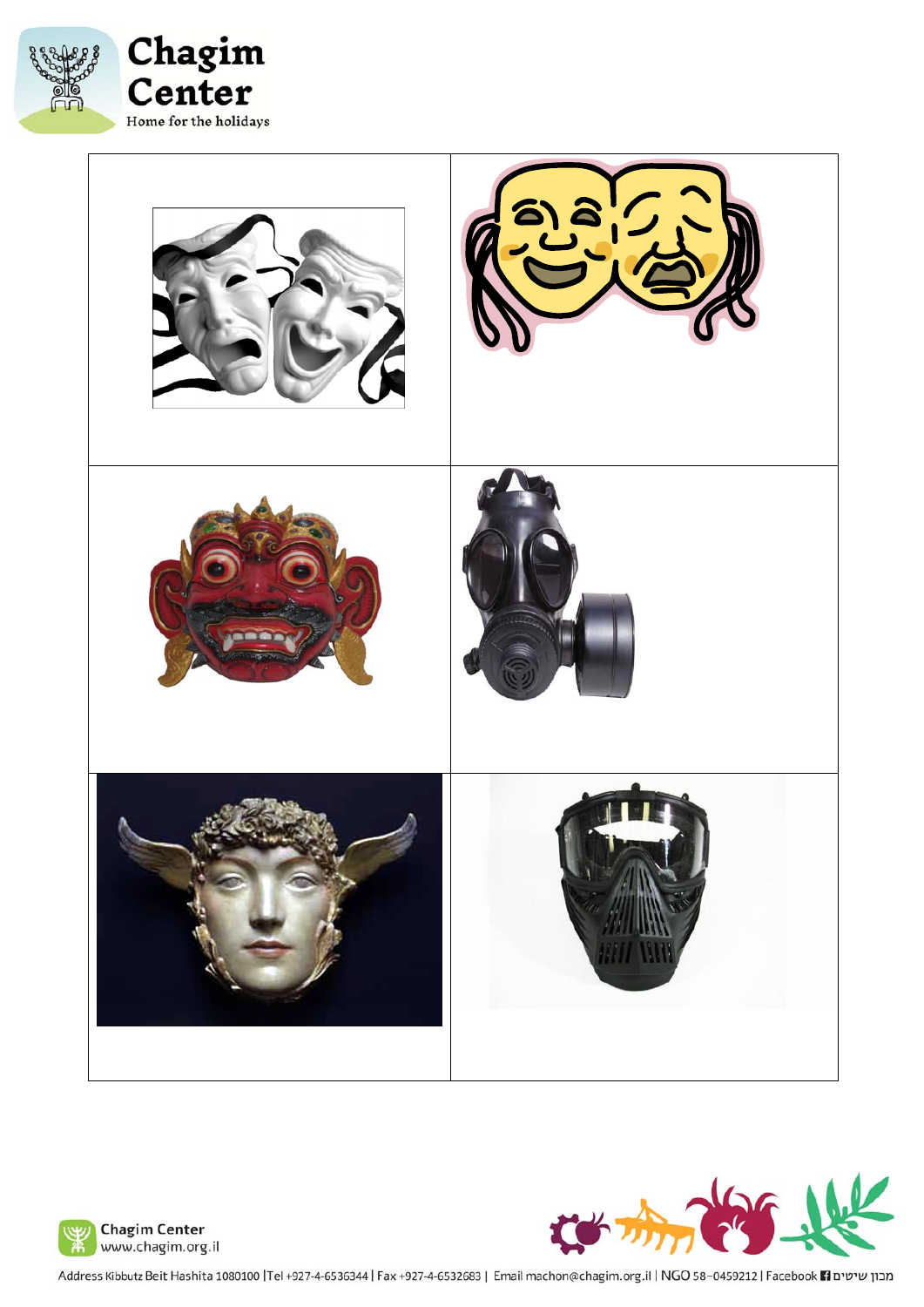

### **On the contrary – why do people dress up on Purim?**

#### Course of the lesson:

We shall explain: On Purim it is customary to dress up and wear masks, and conduct Adloyada masquerades.

Where does this custom originate? What is the connection between dressing up and masks for Purim?

### **Dressing up and concealment in the Book of Esther**

Esther hides her identity

**(7) Mordechai had a cousin named Hadassah, whom he had brought up because she had neither father nor mother.** 

(8) When the king's order and edict had been proclaimed,... Esther also was taken to the king's palace and entrusted to Hegai, who had charge of the harem. (9) She pleased him and won his favor. Immediately he provided her with her beauty treatments and special food. He assigned to her seven female attendants selected from the king's palace and moved her and her attendants into the best place in the harem.

**(10) Esther had not revealed her nationality and family background, because Mordechai had forbidden her to do so.** 

- 1. What names does Esther have? What name is she famous for?
- 2. Why does she have two names?
- 3. Why is Hadassah the hidden name, and Esther the revealed name? (Hint: there is a godess named Ishtar Ashtaroth)
- 4. What does Mordechai ask Esther to hide?



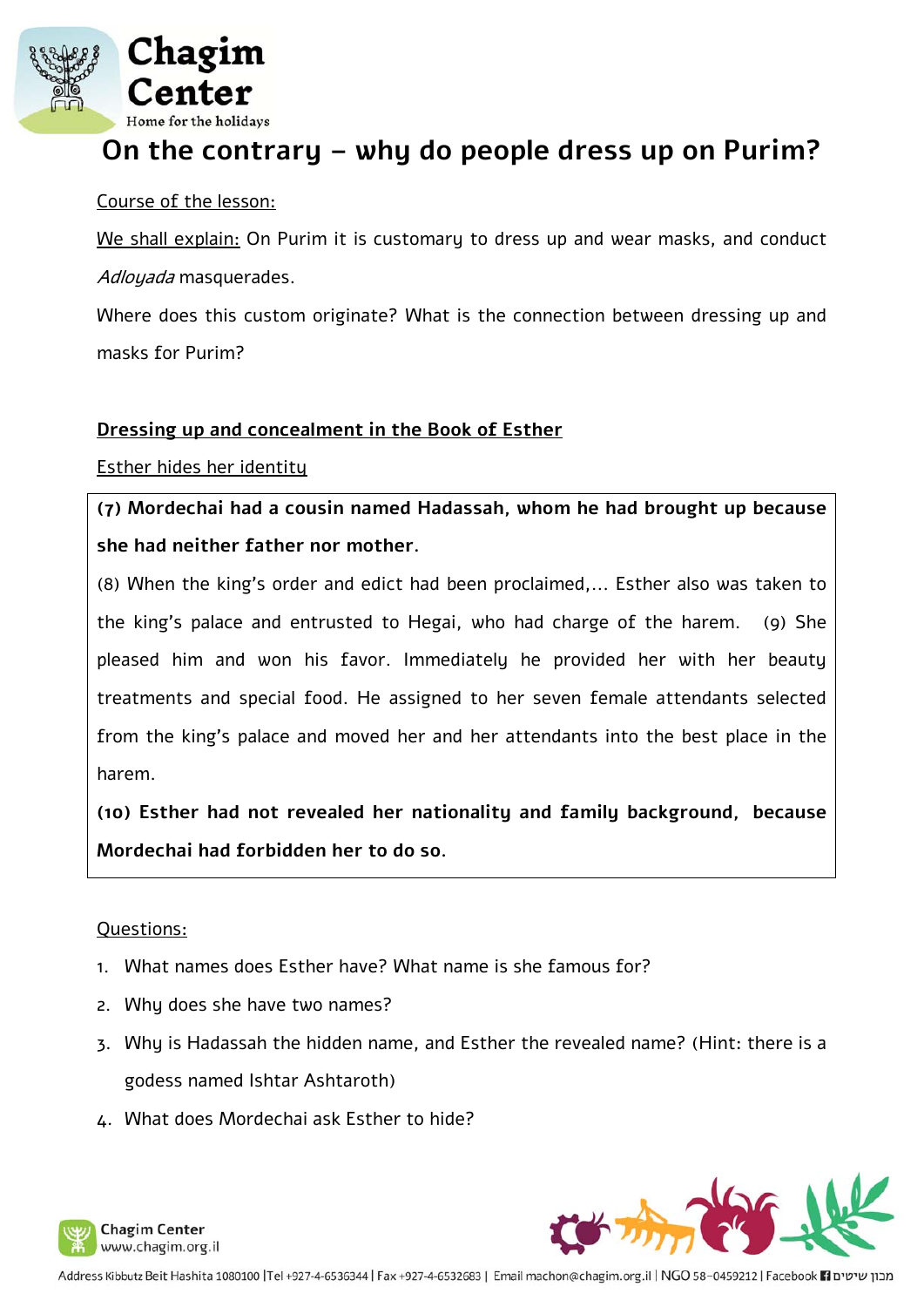

- 5. Why do you think Esther hid her identity? What does this imply about the status of the Jews in Persia?
- 6. How does the "costume" help Esther?

#### Mordechai wears mourning attire

(1) When Mordechai learned of all that had been done, **he tore his clothes, put on sackcloth and ashes**, and went out into the city, wailing loudly and bitterly [...] (2) But he went only as far as the king's gate, **because no one clothed in sackcloth was allowed to enter it.** (3) In every province to which the edict and order of the king came, there was great mourning among the Jews, with fasting, weeping and wailing. Many lay in sackcloth and ashes. (4) When Esther's eunuchs and female attendants came and told her about Mordechai, she was in great distress. **She sent clothes for him to put on instead of his sackcloth, but he would not accept them.** (Book of Esther, Chapter 4)

- 1. Why does Mordechai wear sackcloth? What do the sackcloth and ashes express?
- 2. Why is it forbidden to enter the king's gate in such clothing? How should one dress when entering the palace?
- 3. Why does Esther send clothing to Mordechai?
- 4. Why does Mordechai refuse to change his clothes? What message does he wish to convey, to her and to others, with these clothes?



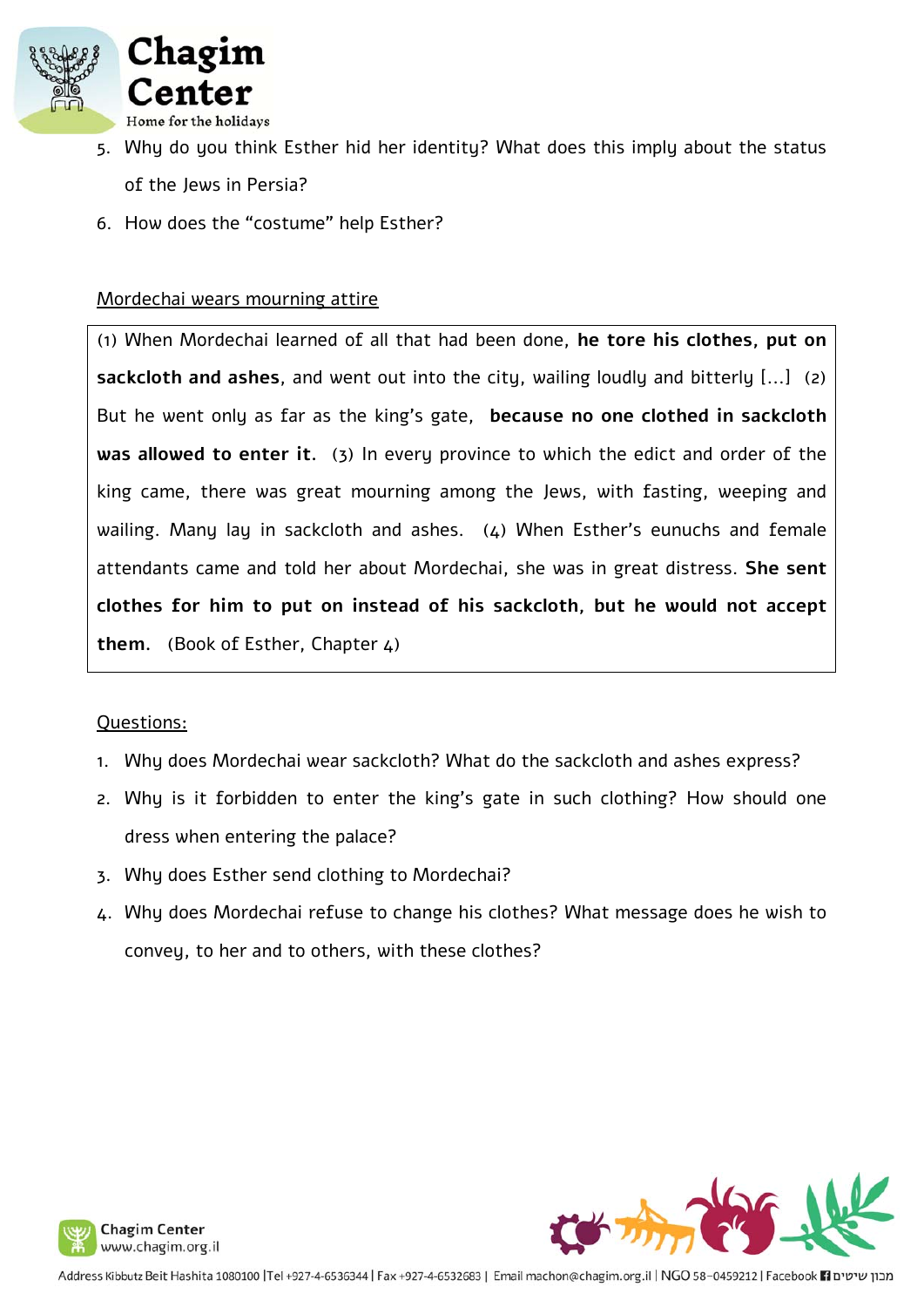

(1) On the third day **Esther put on her royal robes** and stood in the inner court of the palace, in front of the king's hall. The king was sitting on his royal throne in the hall, facing the entrance. (2) When he saw Queen Esther standing in the court, he was pleased with her and held out to her the gold scepter that was in his hand. So Esther approached and touched the tip of the scepter. (Book of Esther, Chapter 5)

#### Questions:

- 1. What was Esther wearing? Why was her attire a matter of importance?
- 2. How did Esther's "costume" affect King Achashverosh?

#### This is what is done for the man the king wishes to honor – clothes of prestige

(6) When Haman entered, the king asked him, What should be done for the man the king delights to honor? Now Haman thought to himself, Who is there that the king would rather honor than me? (7) Haman said to the king: For the man the king delights to honor. (8) **Have them bring a royal robe the king has worn and a horse the king has ridden, one with a royal crest placed on its head.** (9) Then let the robe and horse be entrusted to one of the king's most noble princes. Let them robe the man the king delights to honor, and lead him on the horse through the city streets, proclaiming before him, This is what is done for the man the king delights to honor! (10) **Go at once**, the king commanded Haman. **Get the robe and the horse and do just as you have suggested for Mordechai the Jew**, who sits at the king's gate. Do not neglect anything you have recommended. (11) So Haman got the robe and the horse. He robed Mordechai, and led him on horseback through the city streets, proclaiming before him, "This is what is done for the man the king delights to honor! (Book of Esther, Chapter 6)



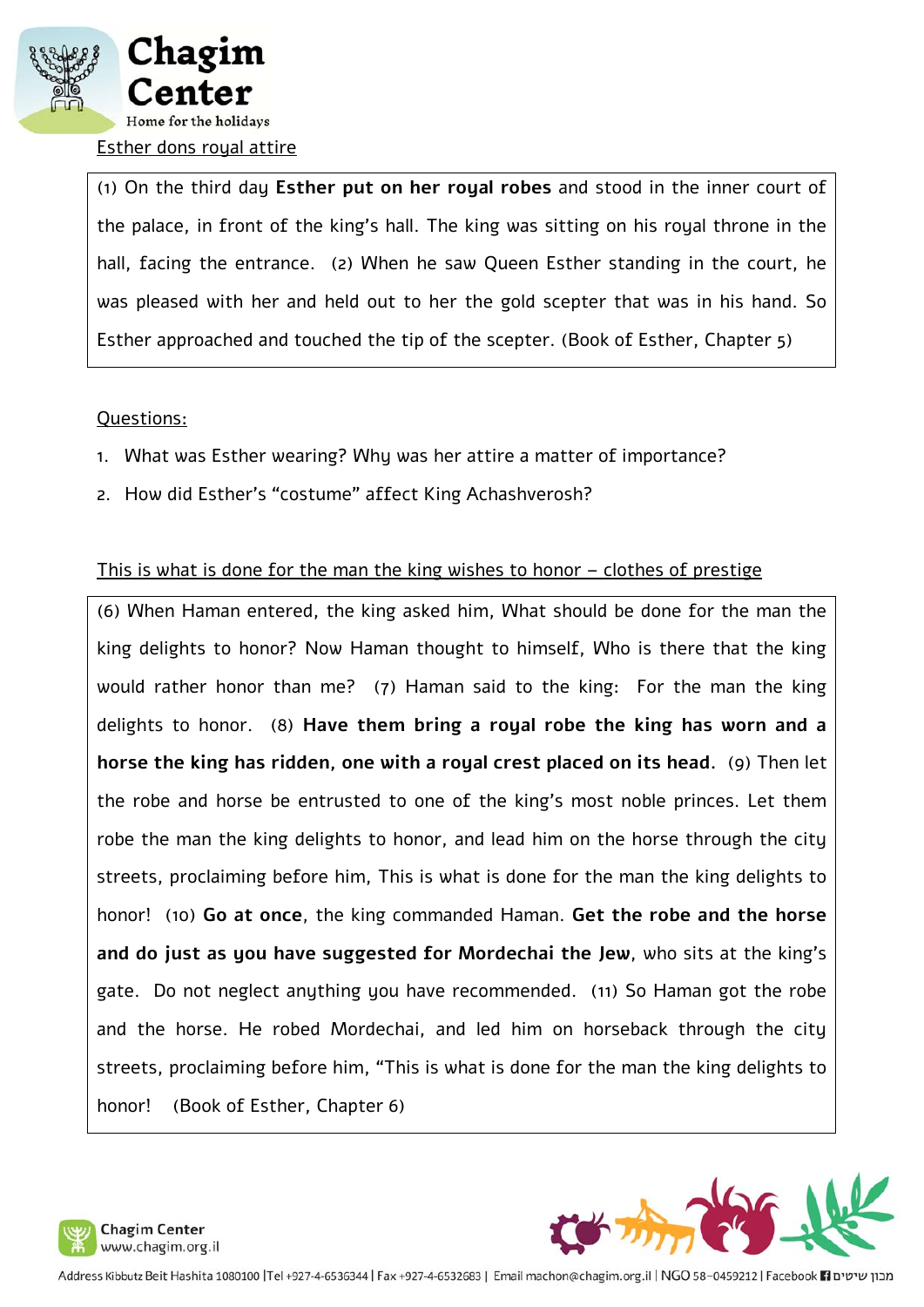

- 1. What does Haman suggest doing for the person the king wants to honor?
- 2. What clothing should the man be given to wear? Why such attire? What do royal attire and a crown symbolize?

#### On the contrary – change of fate and change of identity

(15) **When Mordechai left the king's presence, wearing royal garments of blue and white, a large gold crown, and a purple robe of fine linen;** and the city of Shushan rejoiced and was merry. (16) **The Jews had light, and gladness, and joy, and honor.** (17) In every province and in every city to which the edict of the king came, there was joy and gladness among the Jews, with feasting and celebrating. **And many people of other nationalities became Jews because fear of the Jews had seized them.** (Book of Esther, Chapter 8)

(1) On the thirteenth day of the twelfth month, the month of Adar, the edict commanded by the king was to be carried out. **On this day the enemies of the Jews had hoped to overpower them, but now the tables were turned and the Jews got the upper hand over those who hated them.** (Book of Esther, Chapter 9)

- 1. How is Mordechai dressed when exiting the king's palace? What does this lavish dress imply?
- 2. Why had people of other nationalities changed their identity? How is this different from the beginning of the Book, when Esther hides her identity?
- 3. What does the expression "on the contrary" mean? What is different on this day?



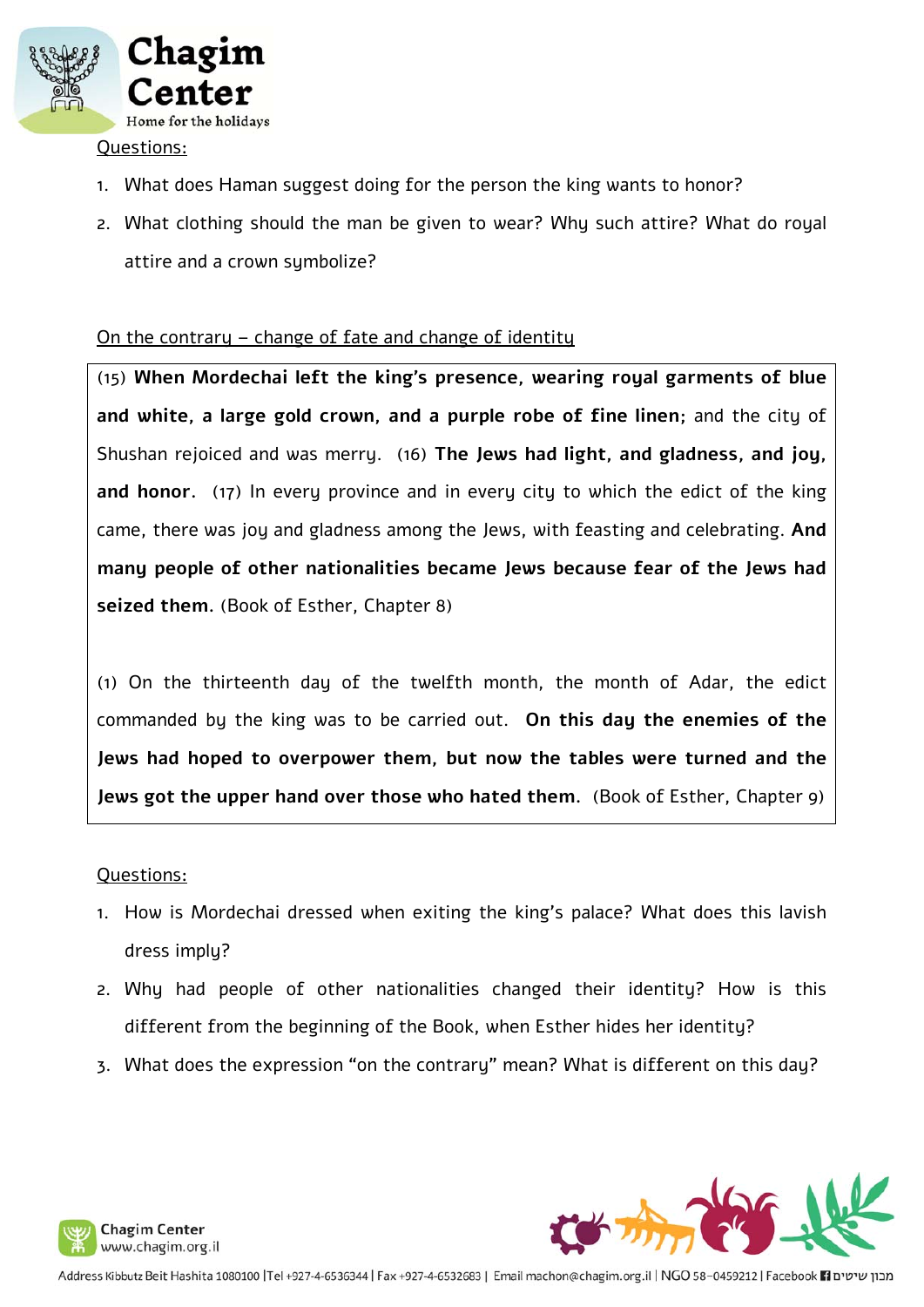

The Book of Esther includes many different costumes, and concealing and changing identities However, the greatest change is that of the fate of the Jewish people in the Kingdom of Persia – from a persecuted people, in hiding and at risk of annihilation, to a strong people in close association with the throne and in defense of itself. In order to express these changes, we too change our identity for one day using costumes. Masquerading, plays and song are part of the holiday's precept of feasting and joy.



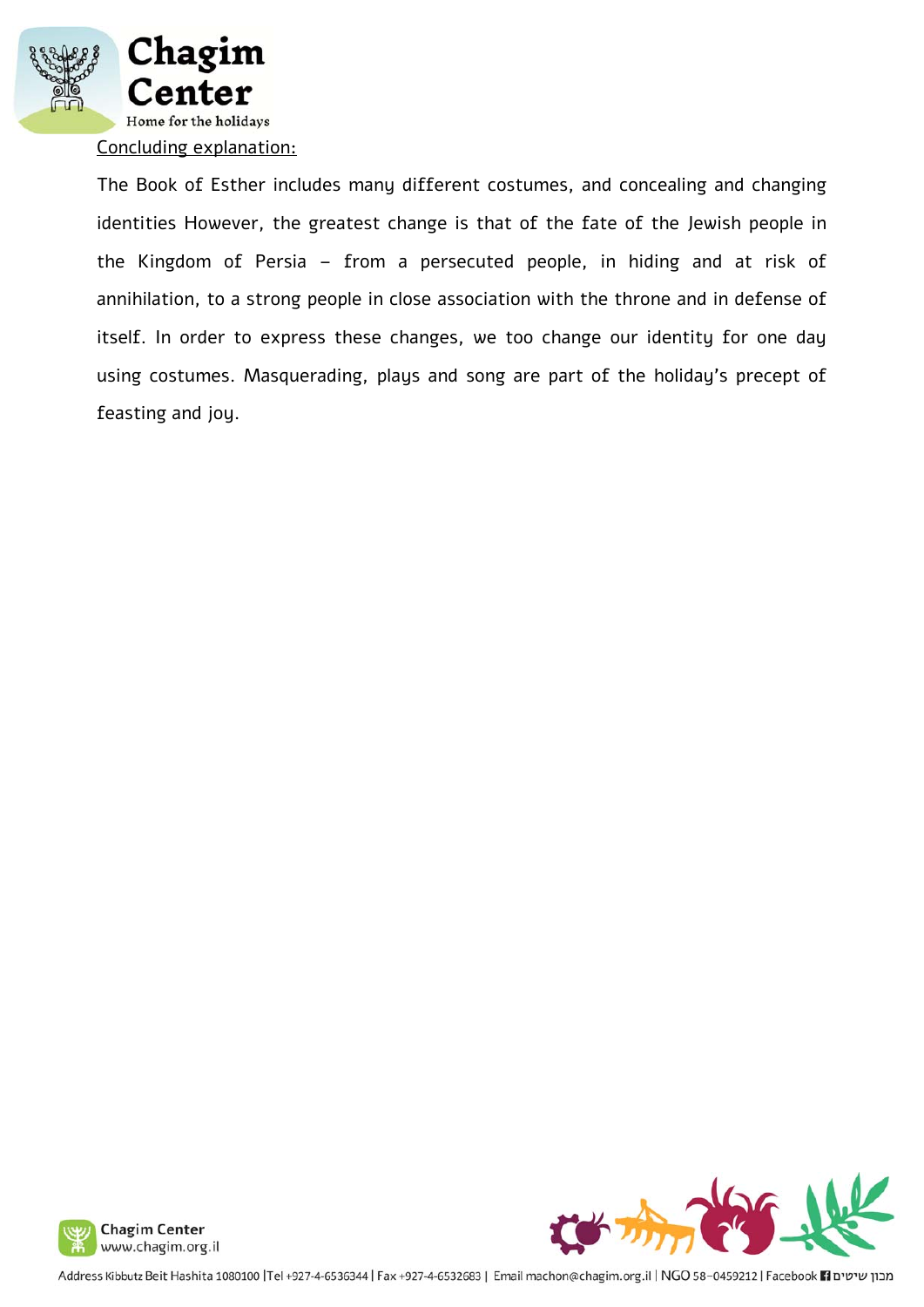

# **All the World's a Stage – Masks and Masquerading in**

## **Everyday Life**

#### Course of the lesson:

- 1. Introduction: Write notes with the following emotions: Joy, sadness, ridiculecondescension, anger, love, confusion, enthusiasm. On the board (or hang up a placard), write sentences from the Book of Esther:
	- From India to Sudan, one hundred and twenty seven countries.
	- Relief and deliverance for the Jews will arise from another place.
	- What is your petition, what is your request? Even up to half the kingdom.
	- This is what is done for the man the king wishes to honor!
	- When Mordecai left the king's presence, he was wearing royal garments of blue and white, a large crown of gold...
	- From sorrow to joy; from mourning to a day of celebration.
	- Feasting and joy and giving presents of food to one another and gifts to the poor.

Ask for volunteers. Each volunteer shall receive a note with a feeling, and be required to read on of the sentences with the feeling written on his or her note. The class shall then guess what feeling is being expressed. The winner is the volunteer with the most students guessing the feeling expressed by him or her.

#### 2. Masks and costumes in daily life

Look at the pictures and match the dressed-up person to whatever mask or costume he's wearing from among the following possibilities.

#### 3. What do people use their masks and costumes for?

- Self-defense gas masks and welding masks.
- Environmental protection like the doctor's mask.



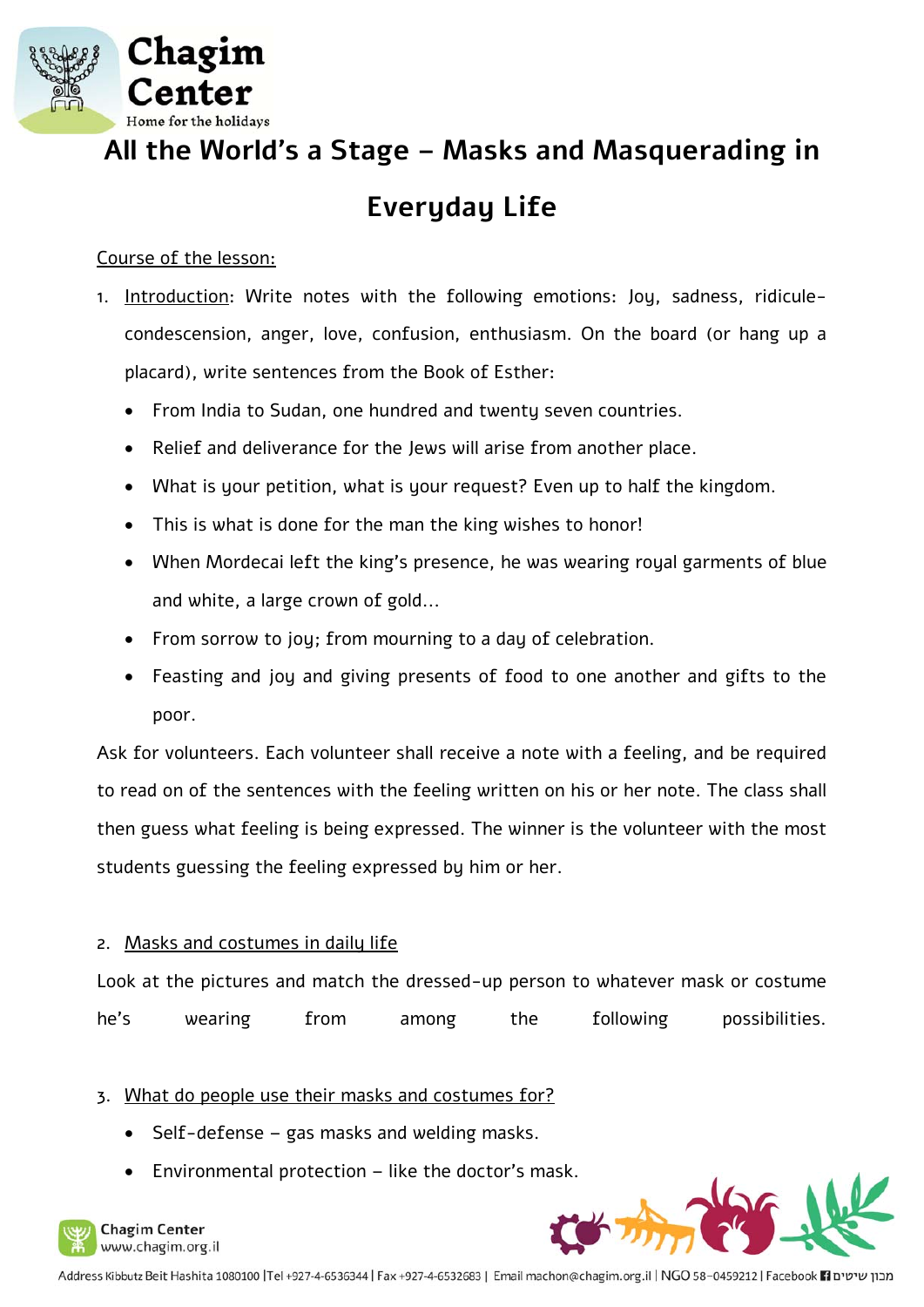

- To convey feelings, entertain actors or clowns.
- To indicate role or status military uniforms, a king's crown, prison uniform.
- To express affiliation to a group fans of a sports team.

A mask or costume can also hide what we do not want to show, like Esther concealing her identity; however, it can also be an expression of something we want to display, like the clothes given to Mordechai.

A mask or a costume is not just the physical mask or garment we wear. A mask can also be the expression of a feeling or behavior (like in a game we've started playing).

- 4. Give examples of situations in which we wear a "mask" or perform "role playing" in everyday life, for example:
	- If a friend asks about a new garment they bought that doesn't appeal to us, but we don't want to insult them.
	- If we have company and we behave a bit differently, trying to be especially polite.

#### 5. Questions for discussion:

- Does it ever happen that you behave differently in different places? For example, at home and at school or at your favorite extracurricular activity.
- What does this mean, our acting differently in different places?
- Does this mean we are disingenuous? Or perhaps we are flexible and know how to adapt to different situations?



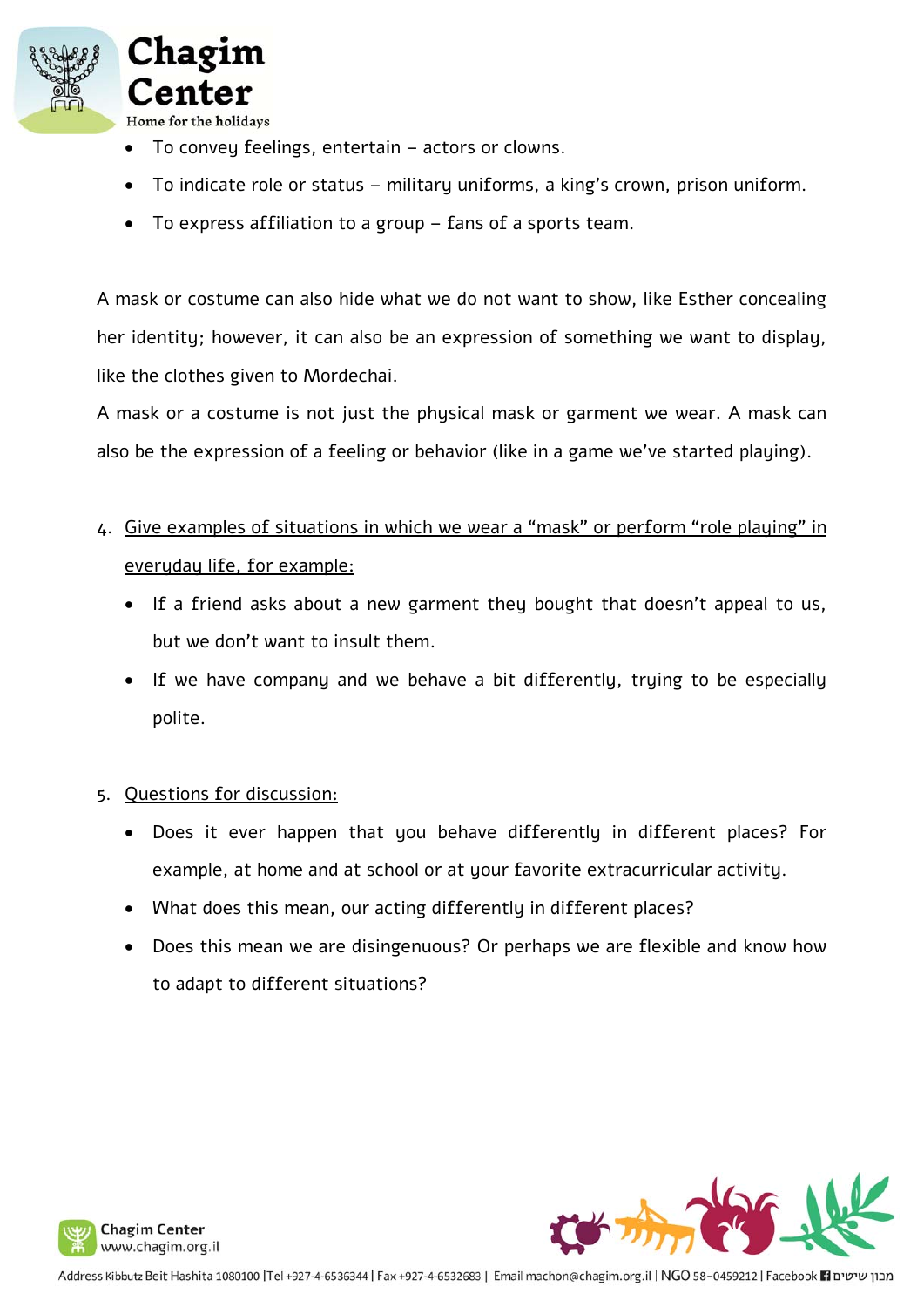

#### **Summary**

We use masks and costumes in everyday life as well: Real masks and costumes, the purpose of which is to signify status or role, affiliation to a particular group or protect ourselves from danger; or, symbolic masks, different modes of behavior in different places and situations. This is not a bad thing; rather, it shows that we know how to change and adapt to our environment; however, one should take note not to change the truly important things. In other words, that we have a true identity that is our alone, and that we remain loyal to the things that are important to us.





מבון שיטים Facebook 11 Bashita 1080100 |Tel +927-4-6536344 | Fax +927-4-6532683 | Email machon@chagim.org.il | NGO 58-0459212 | Facebook 11 מבון שיטים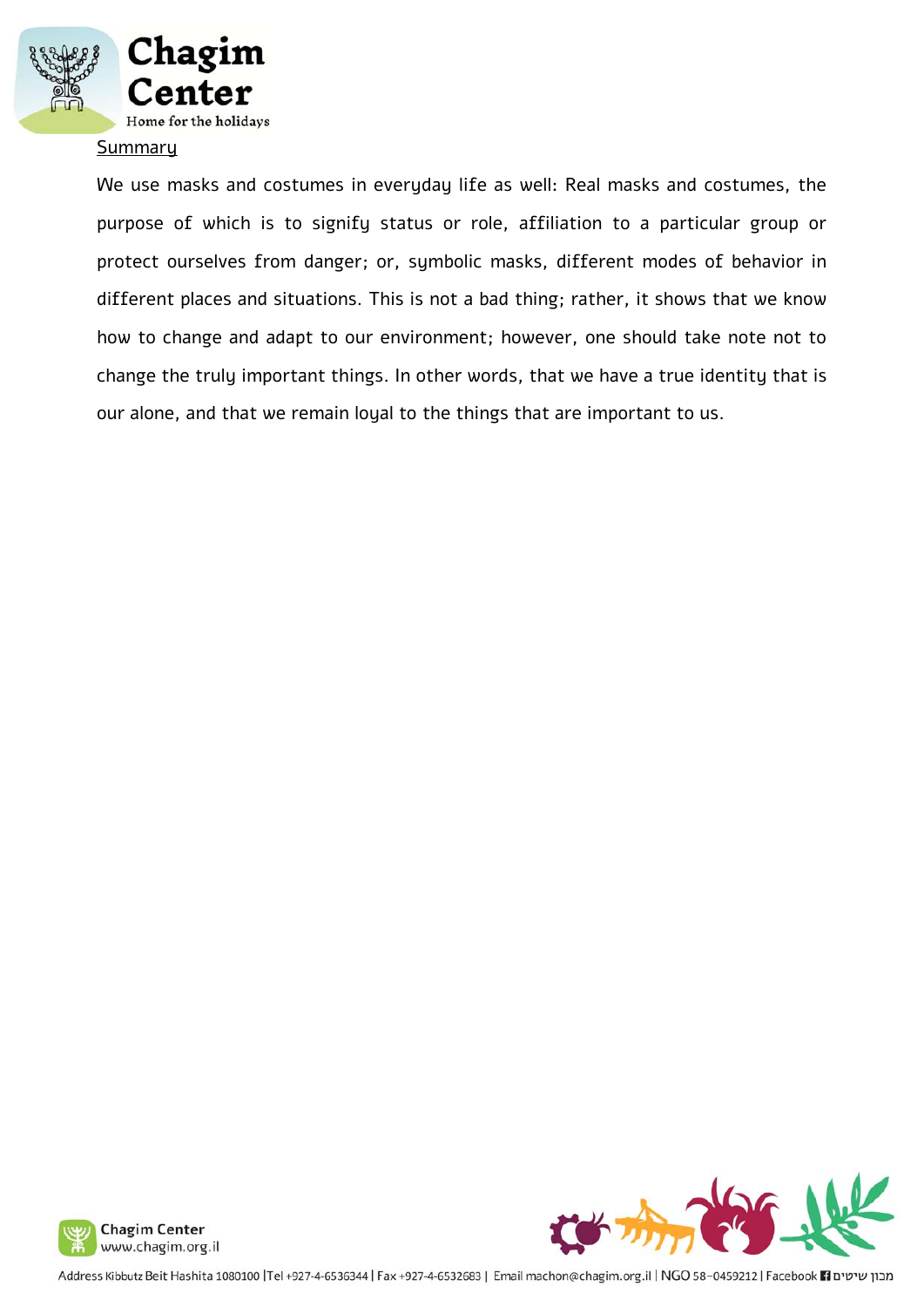

Look at the pictures and match the dressed-up person to whatever mask or costume

he's wearing from among the following possibilities.























Address Kibbutz Beit Hashita 1080100 |Tel +927-4-6536344 | Fax +927-4-6532683 | Email machon@chagim.org.il | NGO 58-0459212 | Facebook 1 מכון שיטים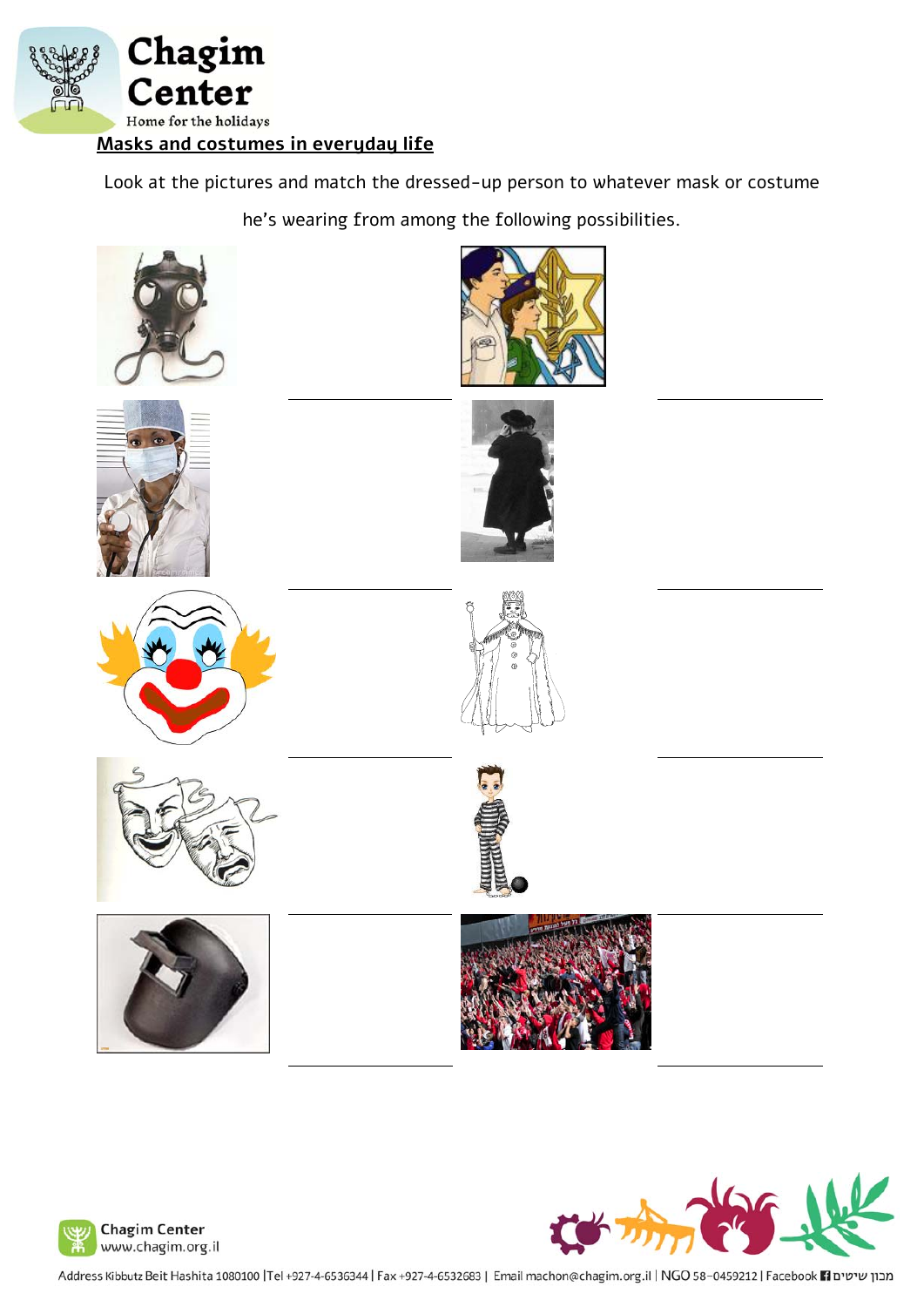

- 1. Clown funny mask.
- 2. Soldier's uniform uniformity and blending in with conditions in the field.
- 3. Soccer fan to display affiliation with the team.
- 4. Doctor gown and protective mask from germs and infection.
- 5. King to display status and honor.
- 6. Gas mask to protect from toxic gases.
- 7. Welding mask facial protection from sparks.
- 8. Theater mask for an actor conveying feeling.
- 9. An Orthodox (Haredi) Jew belonging to a group and tradition.
- 10. Prison uniform to differentiate from free people, uniformity.



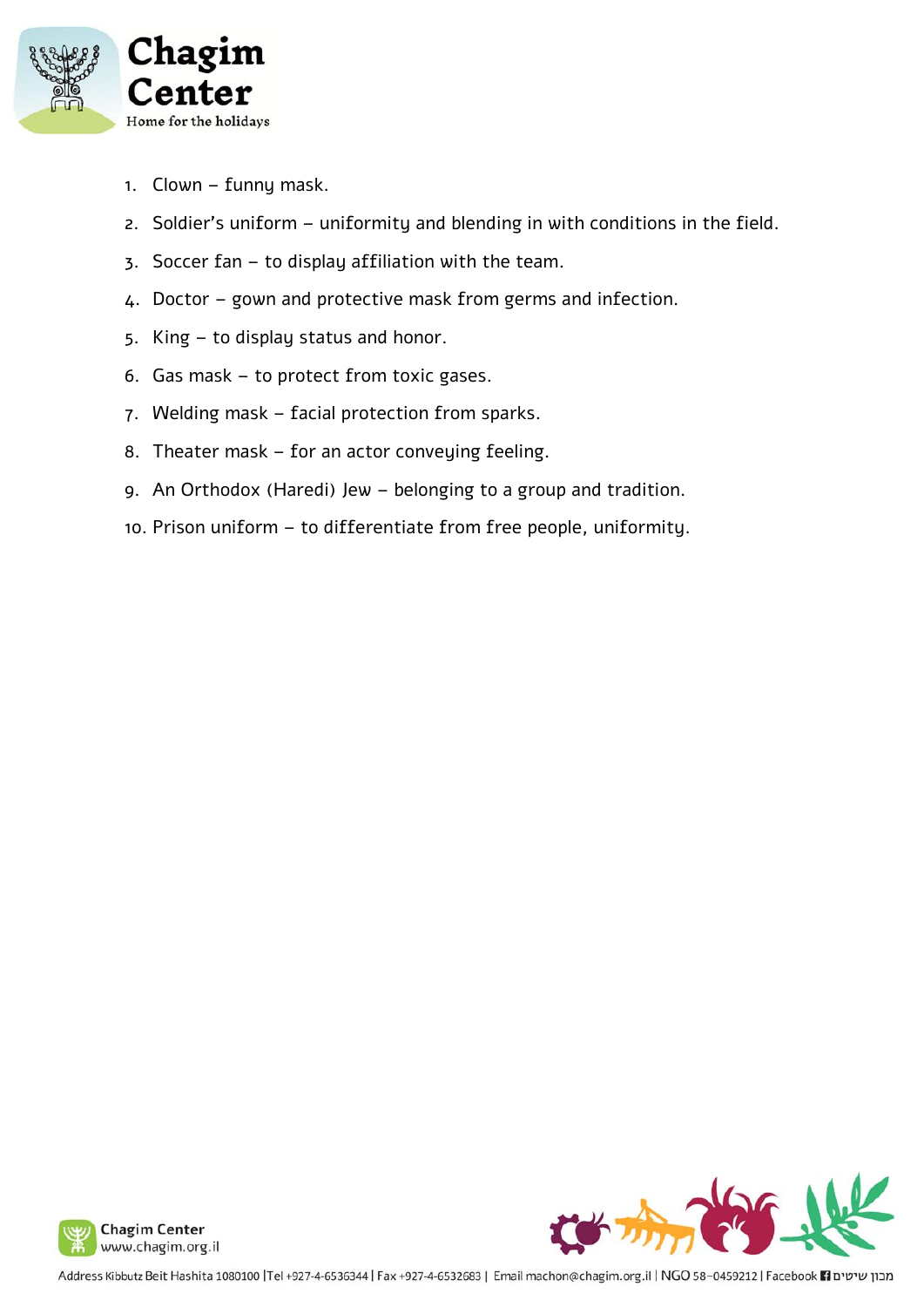

## **My mask**

In the following activity we shall create personal masks. It is recommended to create plaster masks in arts and crafts class. After they dry, paint them with gouache paints; however, the activity may also be performed using oil pastel on Bristol board cut in the shape of masks.

#### Guidance:

- Think about what characterizes you. What are your qualities? What do you like? What groups do you belong to?
- When drawing your mask, think of how to express the things that characterize you.
- Remember that the mask both conceals and displays externally.
- On the inner part of the mask, you can paint things you do not show...

At the end of the activity, you can make a mask exhibition, or have each person present and explain his mask. The masks may be shown in groups, and the group members guess why each person chose to design their mask the way they did.



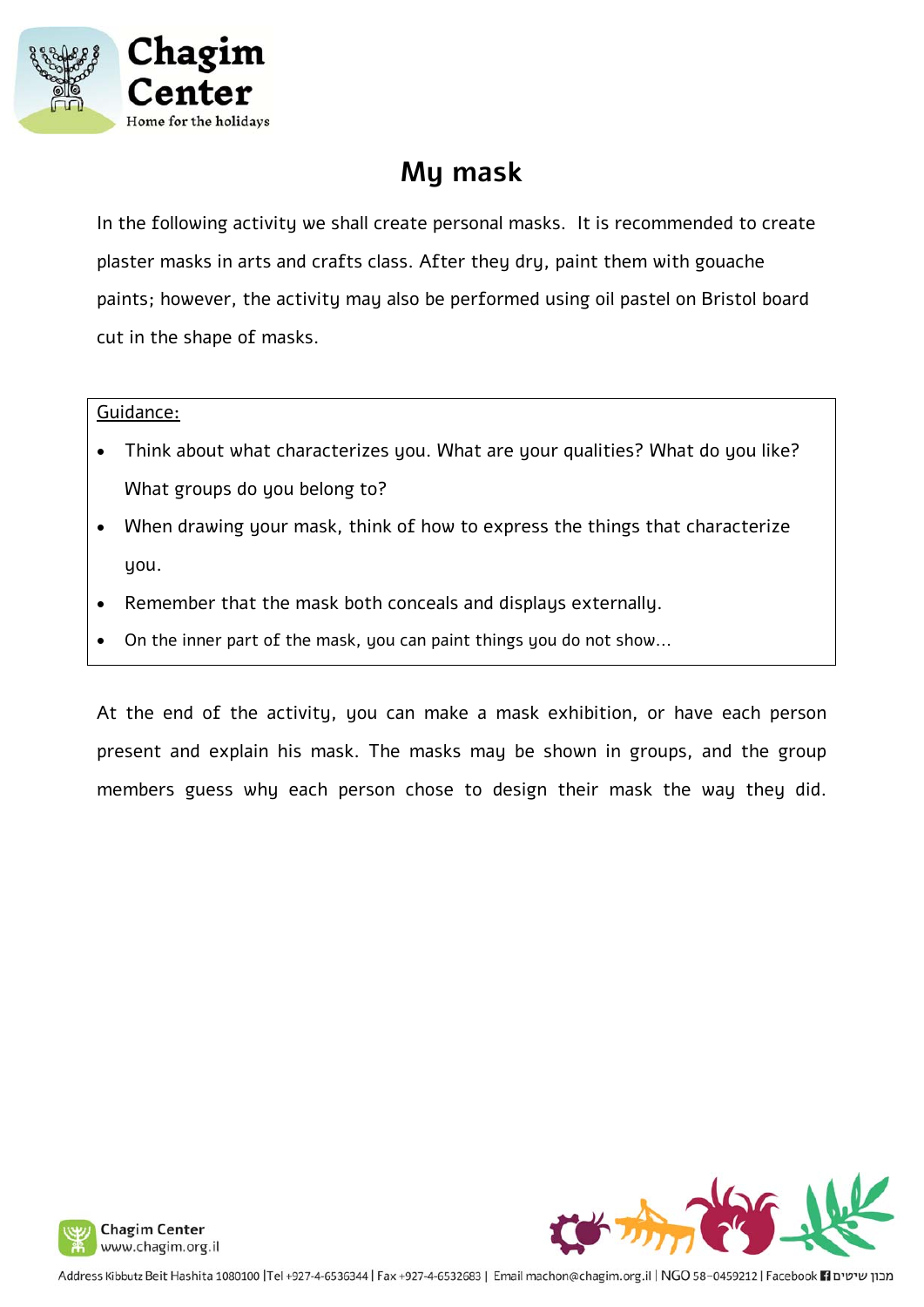





Address Kibbutz Beit Hashita 1080100 |Tel +927-4-6536344 | Fax +927-4-6532683 | Email machon@chagim.org.il | NGO 58-0459212 | Facebook 1 מכון שיטים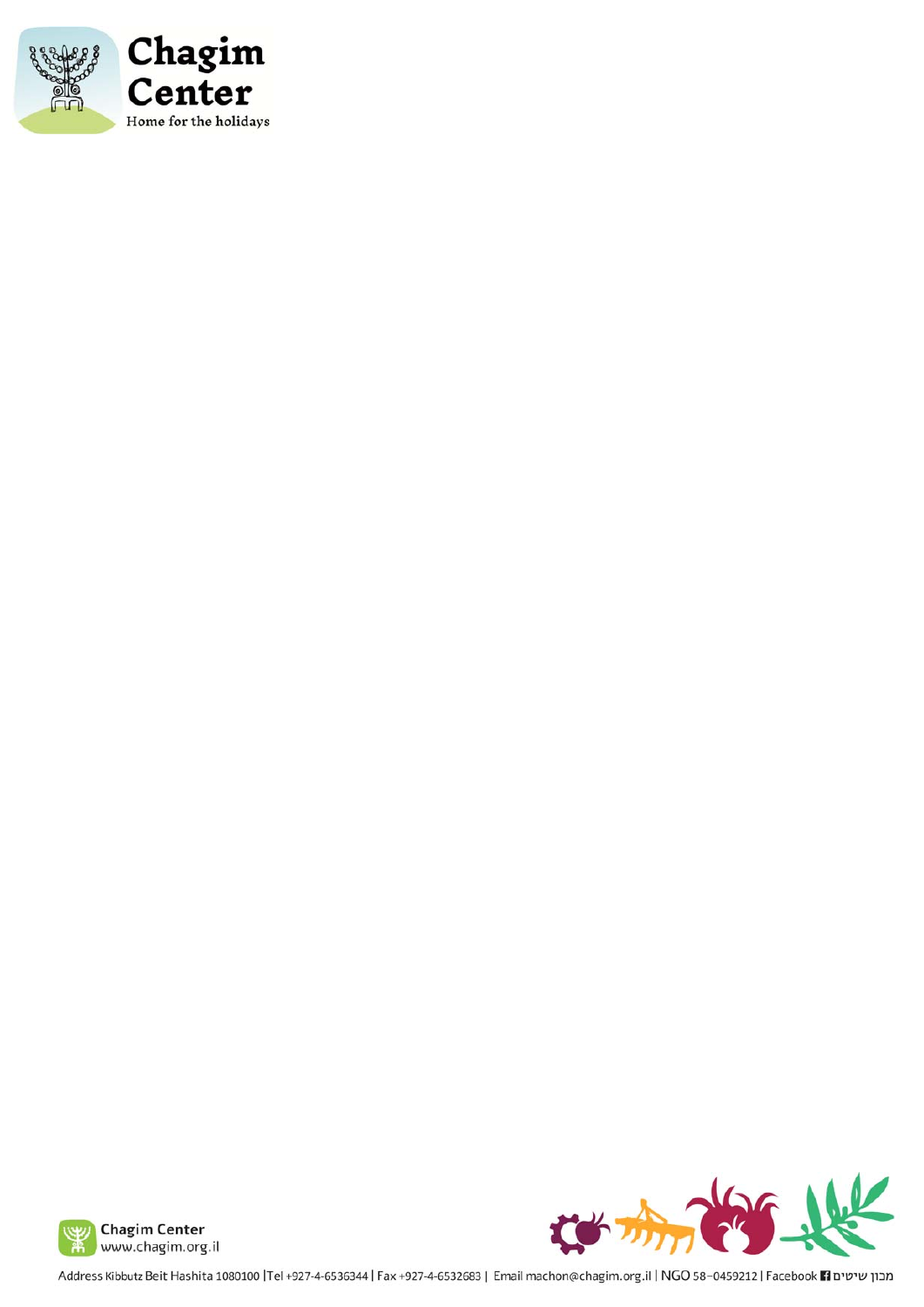

### **Teacher's annex**

### Mask

"... There are two way in which a mask may be presented in relation to a person's identity! One approach sees the person as a main fundamental personality, that the material or metaphorical mask covers in different events; hiding it and even misleading people when presenting itself as the real personality. For example, the psychologist Carl Gustav Jung (1875-1961) used the term 'persona' in order to emphasize the way in which people adapt themselves to a particular social order, while concealing their special and intimate qualities.

The other approach assumes that each of a person's manifestations is a different real identity. Our entire lives are one manifestation or another of our identities, with the mask presenting the multitude of identities. On the one hand, from the social aspect, the mask helps a person to hide; protect himself from harm, and adapt himself to existing norms. On the other hand, it needs to match a person's "real" personality, the soul that it is protecting. ..."

http://www.alternativit.co.il/Levy3.htm



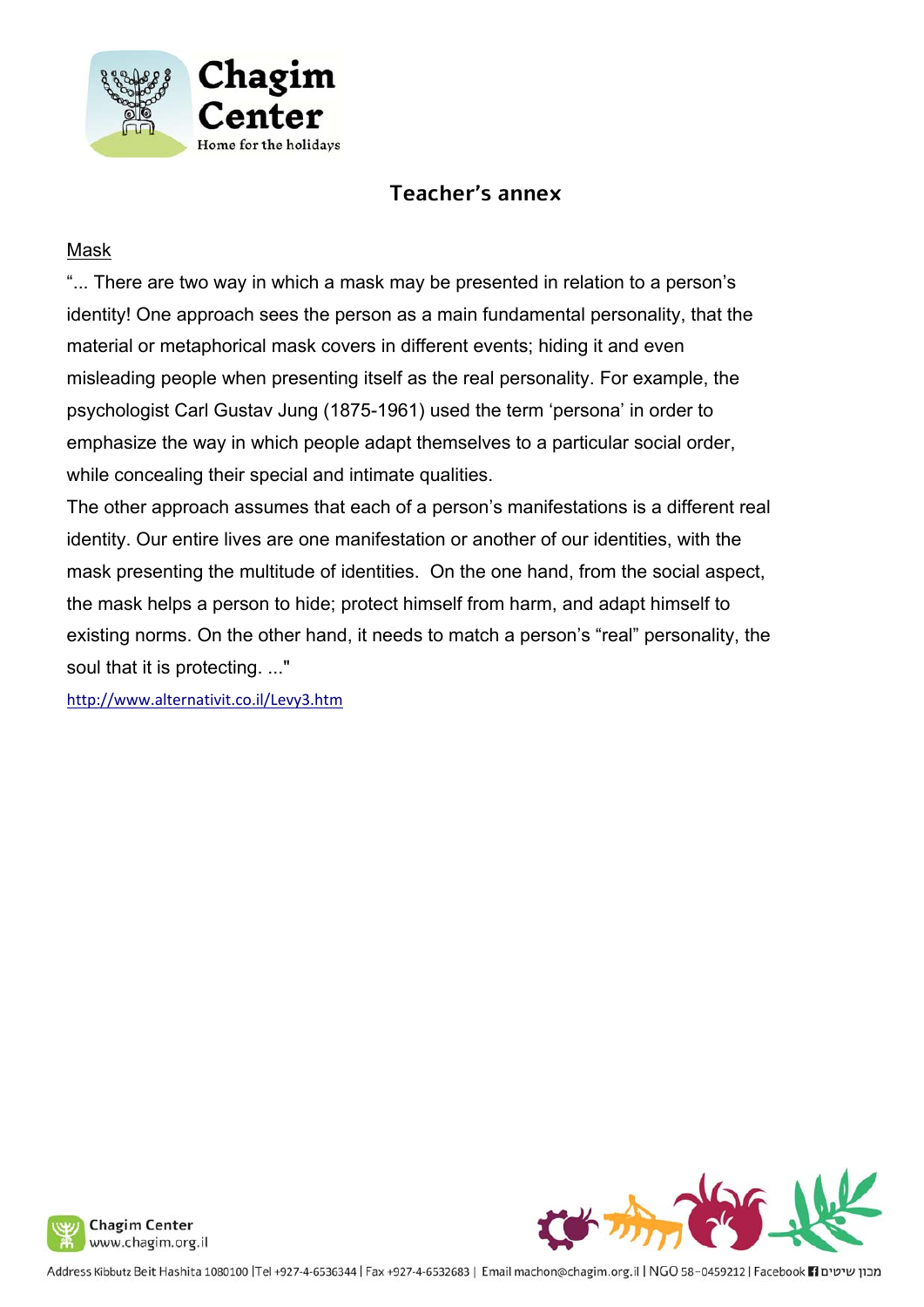

#### **The Persona – The Soul's Mask / Avi Baumann**

"All the world's a stage, and all the men and women merely players", said Shakespeare. In our times, this statement is strongly reaffirmed.

In the Jungian theory of the psyche, the external image, the social face the individual presents to the world is called the "**mask of the psyche**" or "**persona**" (Latin for role). The mask that the psyche wears is basically similar to the role an actor undertakes to perform on stage. This role is agreed and predetermined, representing some defined character, such as: "Teacher", "principal", "psychologist", "artist". The persona enables identification with social roles, work organizations and commitment.

The persona is supposed to create the right interface between outside and inside. On the one hand it needs to conceal and protect, adapt itself to existing norms and enable functioning, while on the other hand, it needs to match a person's "real" personality to the soul it is protecting. The psyche's mask should not be far from the personality's traits, not too rigid, removable or changeable and, mainly, aware of its owner. Without such compatibility the inner, living breathing psyche could be stifled behind the mask.

In order that a person be aware of his mask, he must look inside himself, discover his real private nature and qualities. He needs to awaken his secrets, fears and angers, his innermost secrets, wishes and complexes, his self-deceits as well as his creativity and internal life impulses.

From: *Mishkafayim*, June 1998

Dr. Avi Baumann is a Jungian clinical psychologist and psychoanalyst



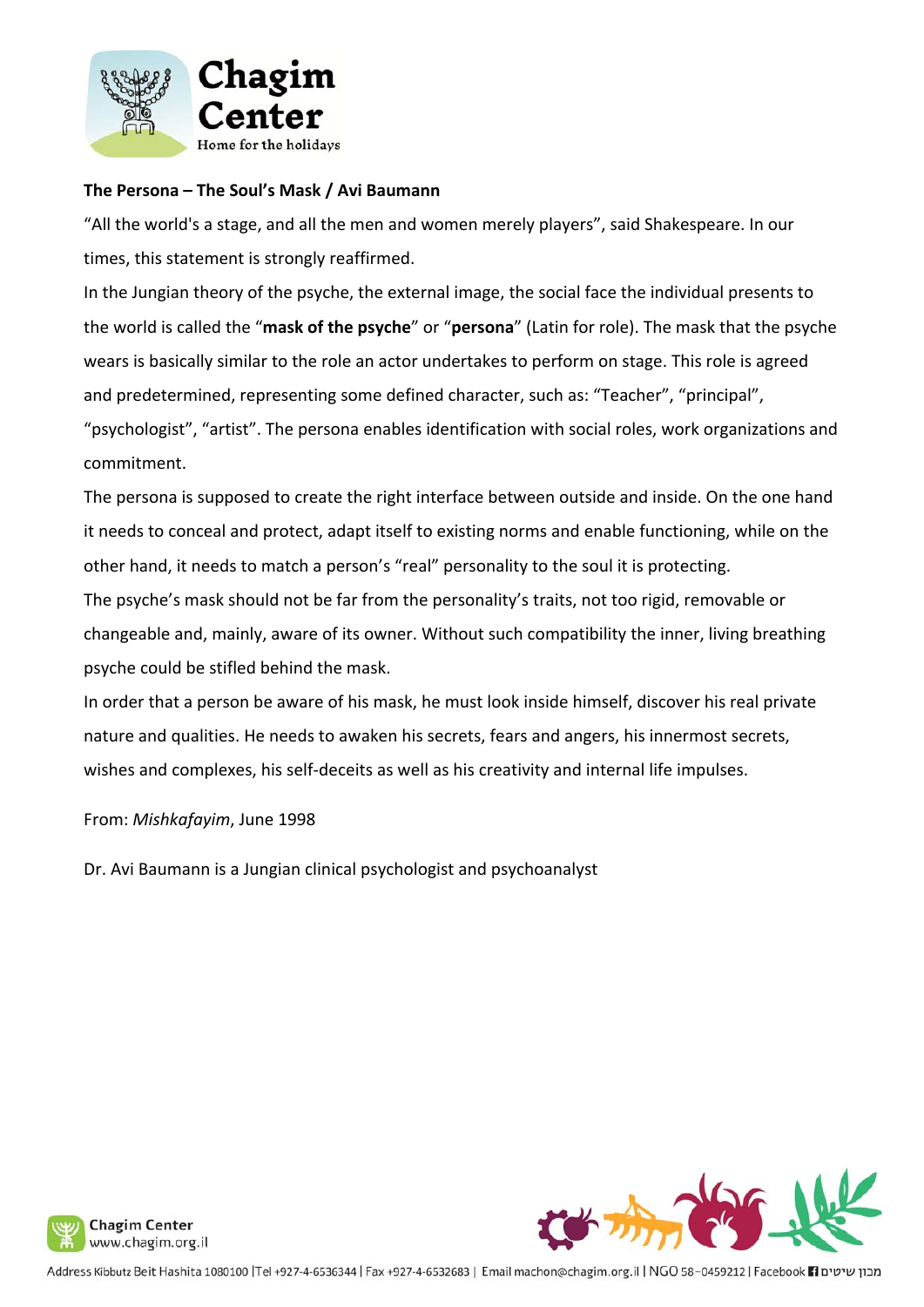

#### **The Presentation of Self in Everyday Life / Erving Goffman**

When an individual enters a social environment, the natives of that environment seek information on him, or check the information they already have. They are interested in his general socio-economic status, his concept of self, his regard for them, his skills, his reliability, etc. Information on the individual helps in defining a situation, and enables others to know in advance what he expects of them, and what they can expect of him. In such a way, they will know how best to act in order to bring about the desired response from him. If they do not know him, they may compare him to similar individuals who preceded him or, more importantly, apply unchecked stereotypes to him. ...

We shall now examine the point of view of the individual presenting himself to others. ... Regardless of his goals and motive with regard to a particular goal, his interest will be to oversee their behavior, particularly the way they regard him. In general, this oversight is achieved by influence over the definition of the situation, as described by the others. He can influence this definition by presenting himself in such a way that will cause the others to act according to his plan. Thus, when the individual appears before other, he will strive to create an impression that suits his interests.

...

When we assume that the individual projects a definition of situation when appearing before others, we need to see that the others too, to the extent that their role will appear passive, effectively project a definition of situation of their own, by their response to the individual and by lines of behavior they attribute to him.

...

... We should not ignore the main fact that each definition of situation has a unique moral character. ... Society is organized according to the principle that each individual with certain social qualities has a moral right to expect others to regard him and evaluate him in accordance with those qualities... When an individual projects a definition of